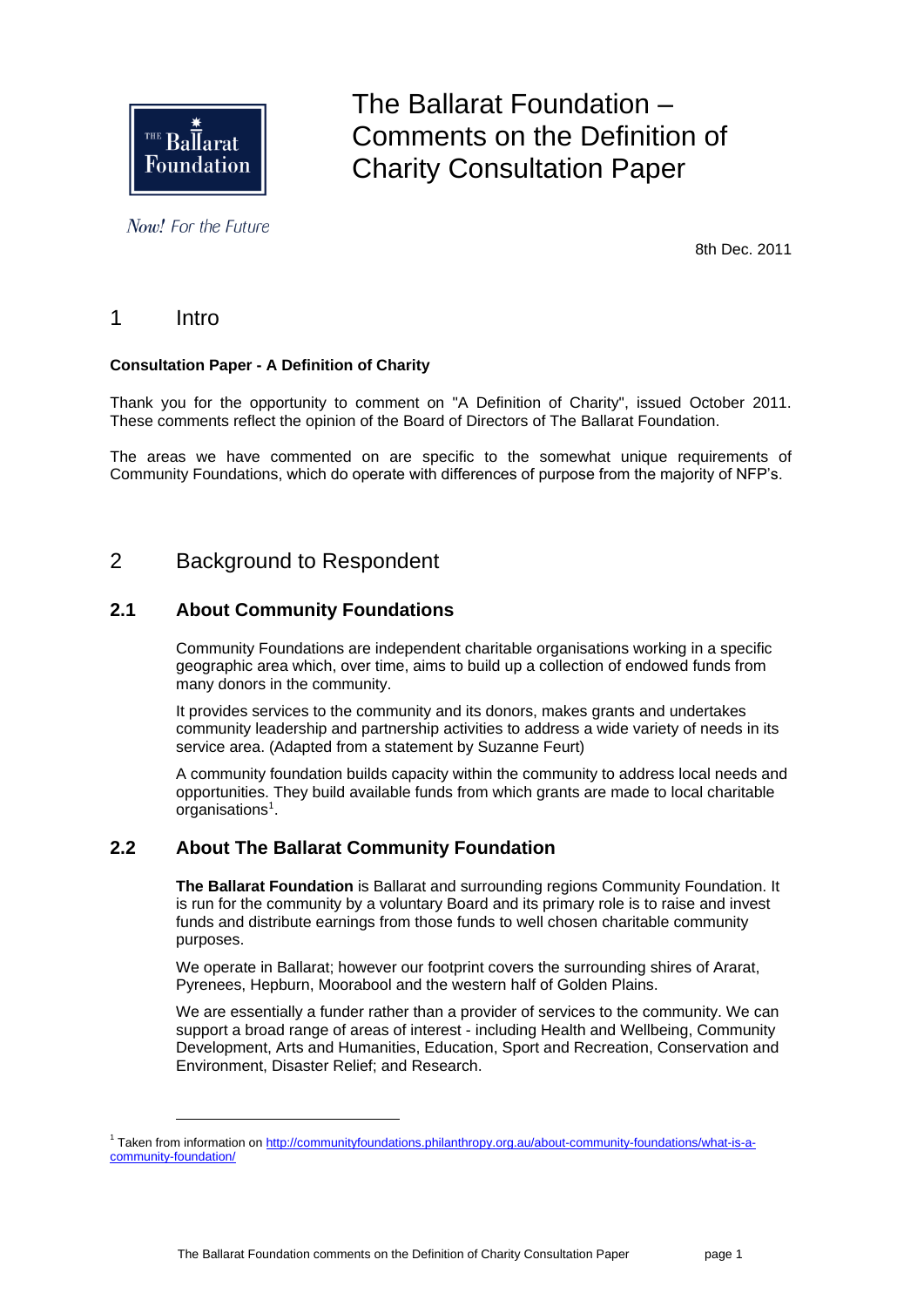Funds are received through, amongst other avenues, donations from business and individuals and bequests.

Our mission: The Ballarat Foundation is dedicated to enhancing the quality of life for the citizens of Ballarat and surrounding communities by attracting and investing endowment resources, assessing and responding to community needs, using income from investments to make relevant grants, being accountable for our effectiveness and our fiscal responsibility, and supporting local philanthropy.

In addition to the raising, investing and granting of funds we undertake community leadership and advocacy; of particular note is that we produce Vital Signs ® a community health check which measures the vibrancy of the community across a number of key measures and reports back to the community through simple easy to read digest and understand table published in the local newspaper.

The foundation has within its structure a range of Sub-funds, most linked to specific donors and some open to community contributions. These Sub-funds facilitate the mechanisms for individuals and business to contribute to their community without incurring the associated governance and management requirements; which are undertaken by the foundation.

In our first tens years we have provided over 150 NFP organisations with grants and support worth in excess of \$1.4M whilst at the same time building a corpus which will operate into perpetuity.

# 3 Issues facing Community Foundations

### **3.1 Overview of issues**

There are a number of issues facing community foundations relevant to the Definition of Charity. These are:

- (a) Lack of clarity on the meaning of charity. How to identify charitable purposes or entities.
- (b) Lack of organisations endorsed as charitable by the ATO, particularly in rural areas (they may be eligible for endorsement but have not done so).
- (c) Confusion in relation to the process of 'opting in' under State law to enable the public ancillary fund (but not the charitable company or trust) to make grants to item 1 DGR's without charitable status.

Appendix A contains some examples<sup>2</sup> of activities a community foundation may want to pursue or fund, and would like to ensure the definition and the guidance material from ACNC cover these types of activities.

# **3.2 Clarity as to meaning of charity**

l

In order to maximise the potential and capacity of community foundations it is essential that there is clarity readily available as to the range of activities and the projects that can be funded or pursued directly, while operating within its charitable status.

Community foundations are also in the perfect position within communities to provide advice and demonstrate best practice relevant to all not for profit community organisations. Ideally a community foundation should be able to access and understand the requirements for recognition as a charity in order to be able to assist community organisations seek further funding.

<sup>&</sup>lt;sup>2</sup> Adapted and expanded from Catherine Brown's submission to PMC on Community Foundations, structure and DGR status 23 June 2004.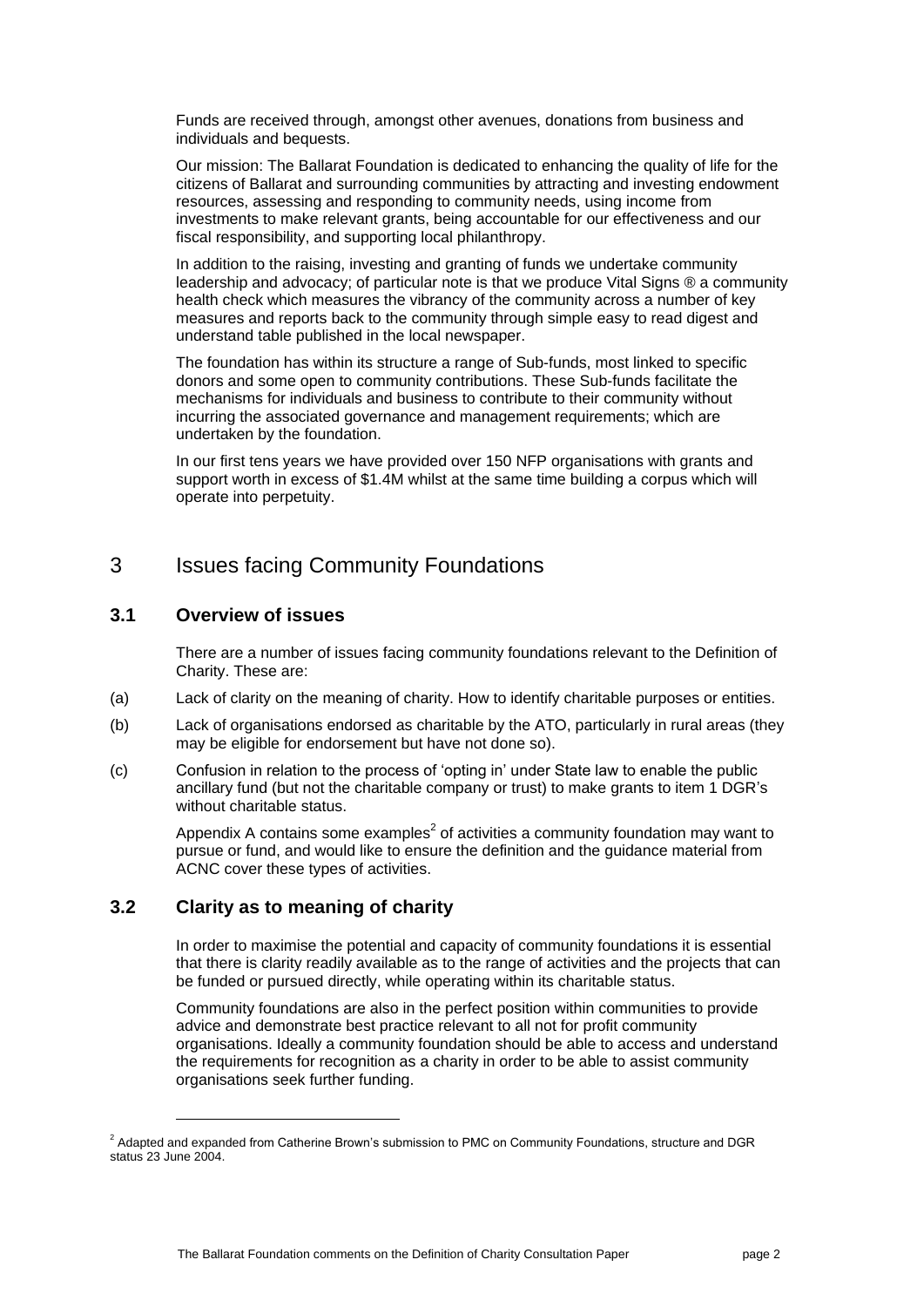Clarity of understanding as to what is

For these reasons, The Ballarat Community Foundation supports a full list of charitable purposes in the proposed legislation, including but not necessarily limited to those items identified in Appendix B.

Consultation question 16: Is the list of charitable purposes in the Charities Bill 2003 and the extension of Charitable Purposes Act 2004 an appropriate list of charitable purposes?

Consultation question 17: If not, what other charitable purposes have strong public recognition that is charitable which would improve clarity if listed?

The following should be included in the list for particular relevance to community foundations:

- (a) Community capacity building including developing the ability, skills and confidence of members of a community in ways that enable them to participate in and benefit the community, or and improves the effectiveness and level of participation in community organisations;
- (b) Community development building a community in response to the needs of the members of the community – this may include:
	- (1) retraining, finding employment, providing work experience, skills development, business incubation in disadvantaged areas or for people who have or are likely to experience difficulty in obtaining and maintaining employment;
	- (2) providing facilities for meeting and holding events;
	- (3) preservation or restoration of the natural and built environment, including community gardens, erecting statues, providing historical information;
	- (4) providing health and community services information;
	- (5) improving community facilities and access, including community transport;
	- (6) supporting non profit community groups with open entry requirements, including clubs and interest groups, which help in reducing social isolation or promote a sense of community, in rural and regional areas.
- (c) Improving the effectiveness or providing support and benefits to charitable organisations;
- (d) Promoting volunteering, giving and involvement in the community.

Community foundations support a full list including the areas which have been accepted as charitable, for ease of understanding, similar to other jurisdictions listed at the end of the Consultation Paper.

### **3.3 Sufficient section of the public**

Consultation question 3: Are any changes required to the Charities Bill 2003 to clarify the meaning of "public" or "a sufficient section of the general community"?

There should be further clarification of a 'sufficient section of the public' to a section which is not numerically negligible compared with the size of that part of the community to whom the purpose would be relevant. To ensure that charities in regional and geographically isolated or other small rural communities continue to meet the public benefit requirement.

### **3.4 Inclusion of sport and government entities**

It will be seen as a significant step to modernising the definition of charity in Australia in line with public opinion if the following 2 areas are included in the list of charitable purposes. These two areas cause much frustration and lack of understanding within the community when community foundations are unable to provide support: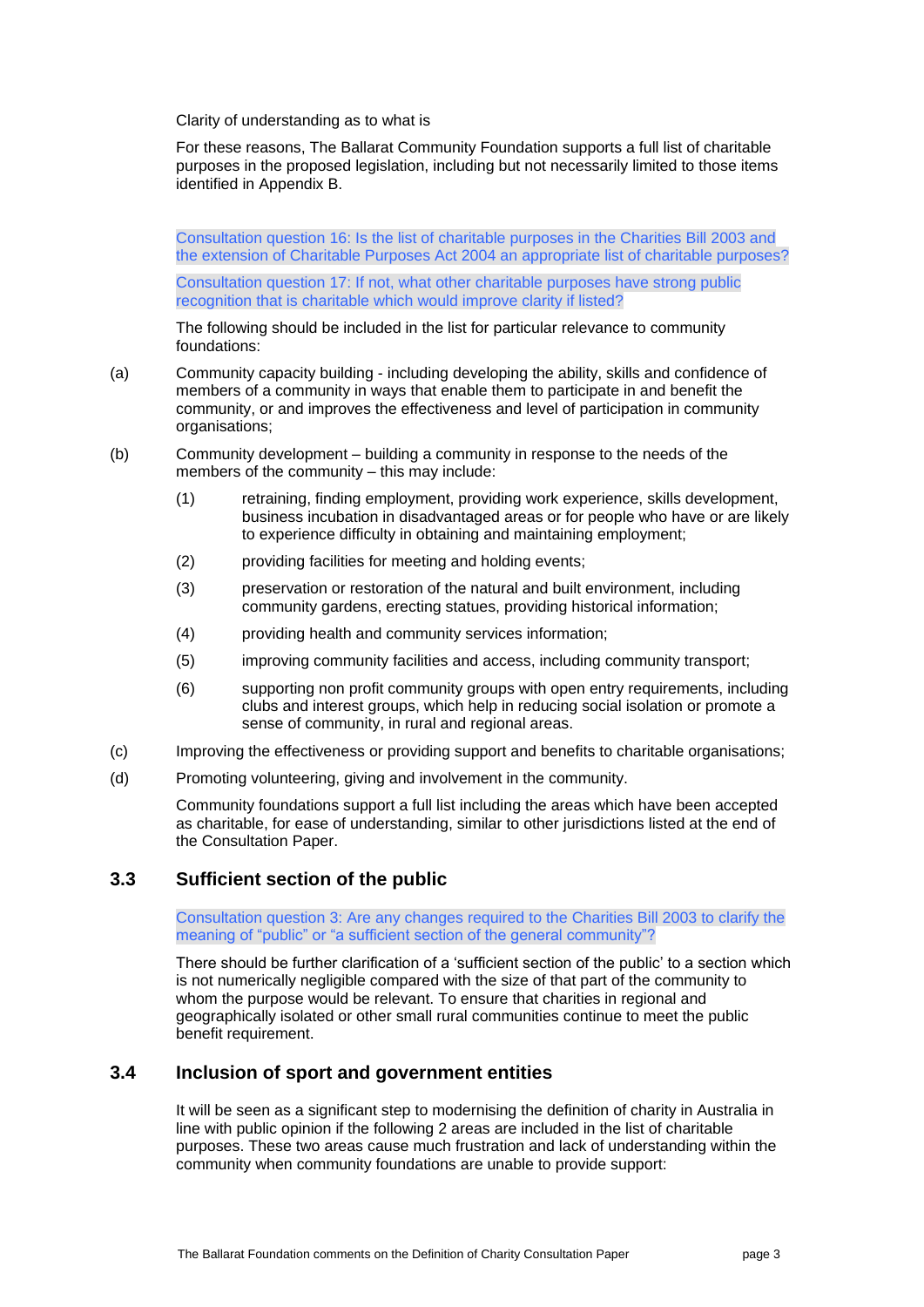- amateur sports programs and facilities; and
- government controlled entities such state schools, hospitals, community halls/centres, public pools, art galleries, museums, libraries, etc.

In rural and regional Australia, the sporting clubs and government owned facilities are often the centre of the community. The sporting clubs provide much more than sport for sport's sake, in terms of community building, reducing social isolation, providing a meeting point and facilities that often available to other community groups.

State schools are also often the hub of a community and in disadvantaged areas can be very much in need of additional support for building or ground maintenance and development or for equipment and additional programs, counsellors, tutors, etc. The public consider education is charitable so find it hard to distinguish between non charitable State schools and private non profit schools which are charitable.

Local government often seeks to run programs and provide vital infrastructure to the community which community foundations often want to support.

Not being able to support and fund these excluded groups in all areas, but particularly in a rural and regional context, is confusing and frustrating to most communities and seen as being unfair given the often vital role these institutions play in these communities.

The sporting purpose could be restricted to sports which promote health and wellbeing by involving physical or mental skill or exertion and are open to all, regardless of ability; however, we contend that the community support generated by an amateur sporting club whilst linked to the sport itself is not limited by that sport and therefore this should not limit their capacity to be seen as meeting the definition of charitable. Reference can be made with the provision and support of recreational facilities similar to overseas and some State jurisdictions.

These issues are of particular importance in rural and regional Australia but also have relevance in disadvantaged urban Australia, but many Australians would say important to all of Australia!

### **3.5 Simplification of issues relating to government entities**

Consultation question 15: In the light of the *Central Bayside* decision is the existing definition of "government body" in the Charities Bill 2003 adequate?

Consultation question 18: What changes are required to the Charities Bill 2003 and other Commonwealth, State and Territory laws to achieve a harmonised definition of charity?

The issue of whether an entity is a government body or controlled by government is of material importance in determining eligibility to charitable status. But is this distinction still relevant and should it be continued in the legislative definition?

This exclusion causes confusion in the community and frustration that organisations that the community considers charitable, are in fact not charitable due to their connection with government (examples of this include State schools, hospitals, community halls/centres, public pools, art galleries, museums, libraries, etc – see discussion in the point above). This affects the organisation's ability to receive funding from charitable foundations.

Currently under some State Acts, trusts are given the power to "opt in" to make grants to non-charitable entities which are DGR's. [In Victoria there is an additional requirement that the entity would be charitable but for its connection with government.]

These provisions cause considerable confusion and complexity for the boards of the trustees of charitable trusts both in understanding the divergence between Commonwealth and State laws and in the complexity of the application. As a result very few community foundations have exercised this power in respect of their public ancillary funds, although The Ballarat Foundation has done so.

There may be a further concern once the Australian Charities and Not for profit Commission (ACNC) commences its register of charities as those trusts which have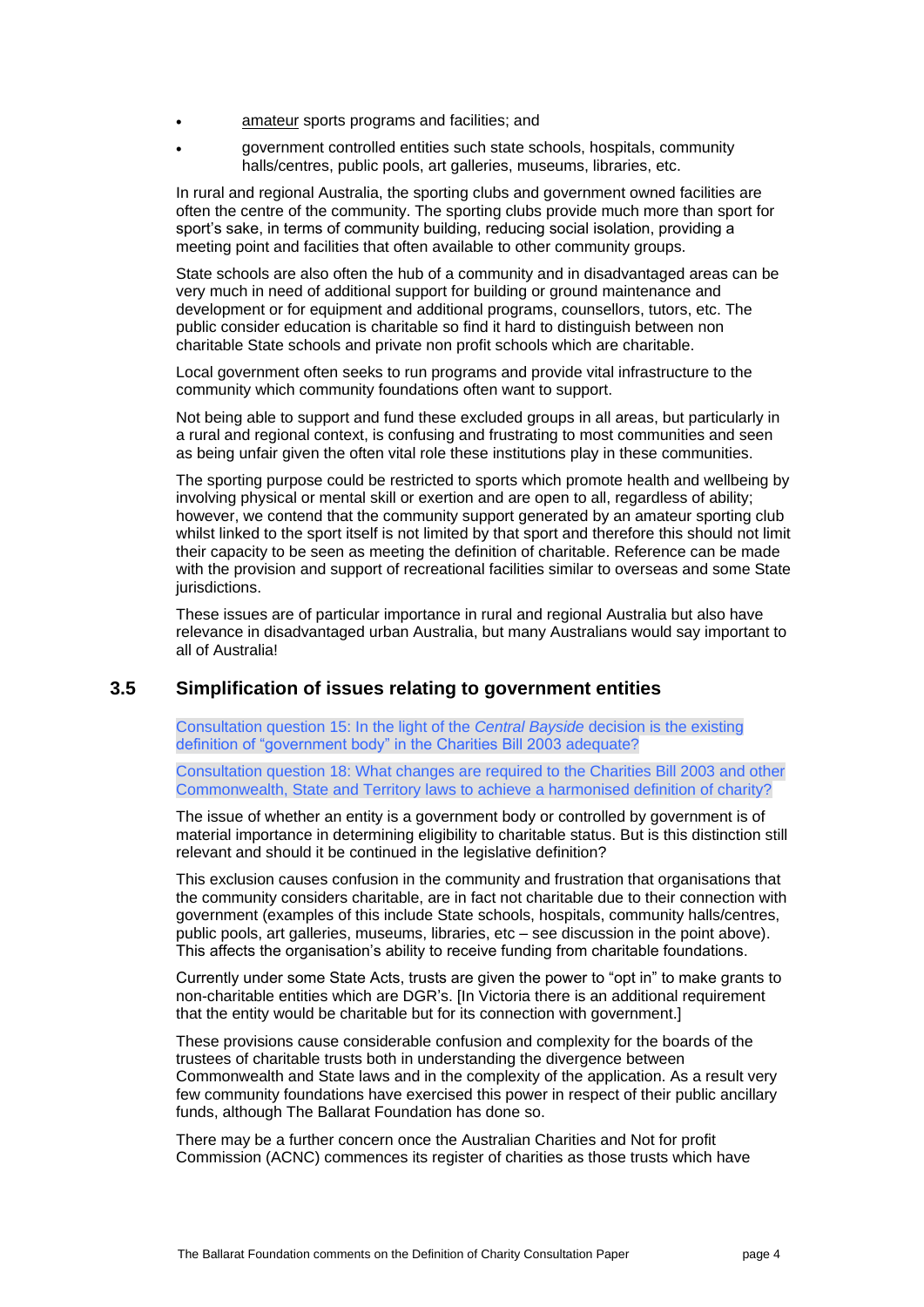opted in will not appear on the register unless they are specifically included in the proposed list of charitable purposes. Not appearing on the register could be seen as a marketing disadvantage to those trusts raising money from the public.

In addition to the confusion, the charitable trusts of community foundations which are not public ancillary funds would also wish to take advantage of the State law enabling them to "opt in" but are unable to do so. Why is our public ancillary fund able give to item 1 DGR's but the charitable trust cannot?

In summary:

- Charitable trusts which are not private or public ancillary funds cannot make grants to government entities (including government controlled entities) for their general operations or for infrastructure;
- Charitable trusts which are not private or public ancillary funds can make grants to government entities (including government controlled entities) for charitable purposes over and above their usual operations (*Re Cain* and discussion in 279 and 280 in TR 2011/4);
- Charitable private or public ancillary funds cannot make grants to non-charitable item 1 DGR's;
- Private or public ancillary funds in States where there is State legislation which enables them to opt in by making a declaration and changing tax status from a charitable fund to an Income Tax Exempt Fund, can make grants to noncharitable item 1 DGR's, provided the trust makes the declaration and ceases to be charitable under *ITAA 97* and presumably under the proposed legislation on the definition of charity.

The complex issues created by the divergence in State and Commonwealth laws and the confusion surrounding entities 'controlled by government' could be simplified by (in decreasing order of preference):

- (a) allowing a government body to be a charity;
- (b) inserting in the proposed list of charitable purposes:
	- (1) providing money, property or benefits to government bodies which would be charitable but for their connection with government;
	- (2) providing money, property or benefits to Item 1 DGR's which are exempt bodies even if they are not charitable.

### **3.6 Restrictions in the event of a disaster**

Consultation question 19: What are the current problems and limitations with ADRF's?

Reacting to natural disasters is a real and on-going concern of all rural and regional community foundations. A large amount of money can raised immediately after a disaster, without the need for a tax deduction, and this is best to be received in the charitable not tax deductible entity of the community foundation to maximise possible recipients and application.

There are two issues for community foundations which arise in the event of a disaster:

- (a) Understanding how the money can be applied for charitable purposes; and
- (b) Where the funds are from tax deductible donations to the public ancillary fund, how to distribute this money and whether in order to respond to the needs of the community and the expectations of the donors it is necessary to set up a separate Australian Disaster Relief Fund (ADRF).

In the context of the proposed legislation regarding the definition of charity, it would be of assistance to communities in rural and regional areas recovering from a disaster for:

(a) the suggestion above that government bodies are included as charities; and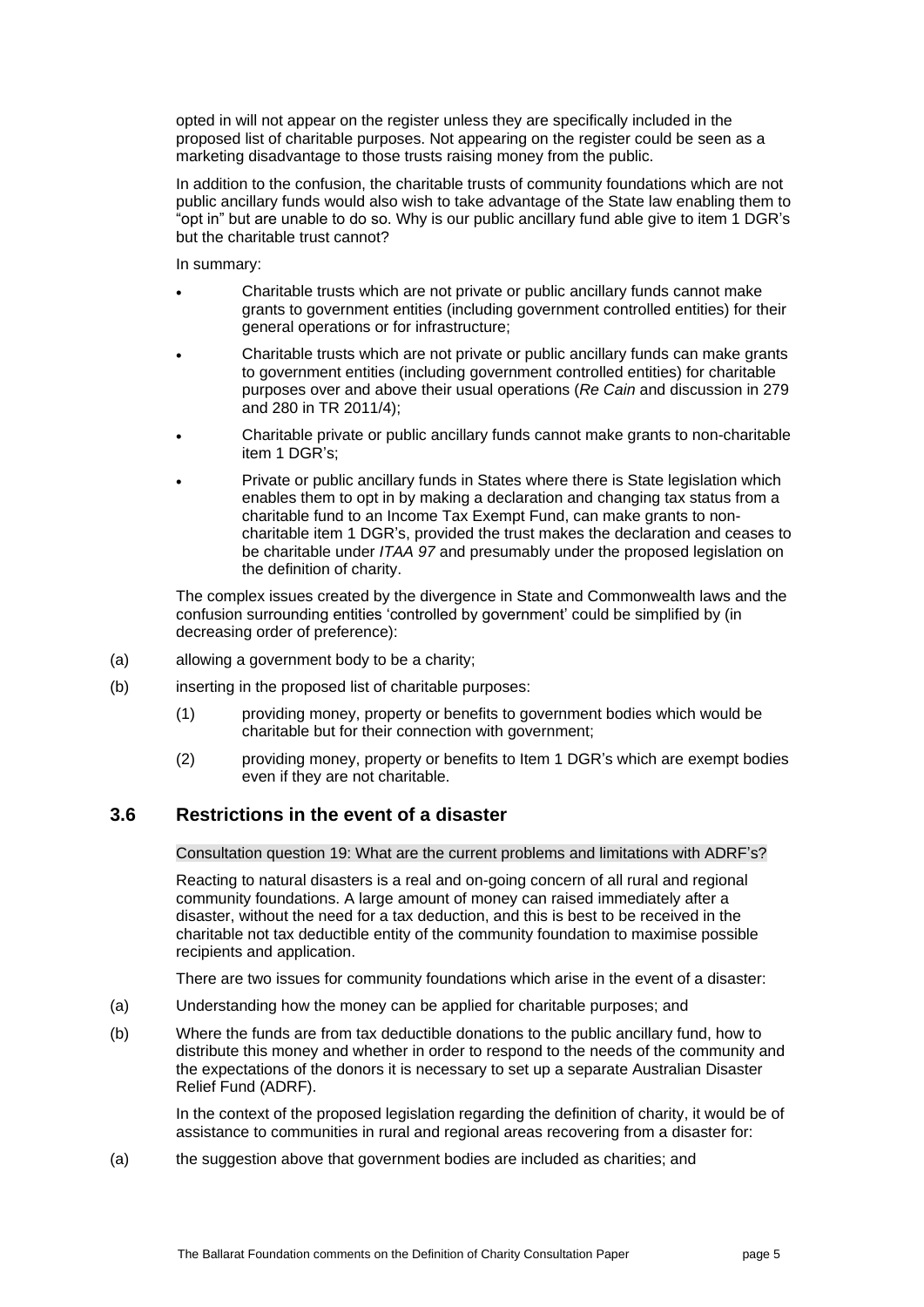(b) the issues listed in the December 2009 legislation as a consequences of the Victorian bushfires are specifically deemed as charitable.

Many (if not all in the majority of rural areas) of the community assets and infrastructure (such as community halls, community centres, sports and recreational centres, theatre halls, playgrounds) will normally be owned by the local government or owned and operated by sporting or other recreational clubs. In most respects these will not come within the definition of charitable. Additionally the community foundation may want to fund the local state schools or health centres for additional counsellors or for other goods and services.

The affected community and the donors do not understand why charities and charitable foundations who have received money for these communities cannot then fund what the community needs and wants. These issues severely hamper the community's access to funding and also severely limits the alibility of community and other foundations wishing to support disaster recovery. And frustrate and annoy donors and supporters – the general public.

#### **Acknowledgement**

We acknowledge the guidance of Alice Macdougall, Special Counsel, Freehills; Catherine Brown, Catherine Brown & Associates; Philanthropy Australia and Australian Community Philanthropy in the preparation of this document.

#### **APPENDIX**

#### **Appendix A: Examples of community building/development activities:**

Some sample projects are described below which show the type of charitable project that a community foundation such as The Ballarat Foundation might want to fund or facilitate in their local area.

- 1 *Community Philanthropy Premises and Support:* The community wishes to establish a facility that can be an incubator and provide shared and supported office or operational accommodation to a number of NFP groups. The benefits would be realised in lower occupation costs, the support and reduced operational costs through sharing facilities, services and skills, the synergies and the support networks that would emerge particularly in support of new and emerging NFP's.
- 2 *Statue:* The community wishes to recognise a member or past member of the community who has made a significant impact on the community and who the community wishes to immortalise. The community wish to make donations (including tax deductible donations) but cannot identify a local organisation which is chartered to facilitate the collection of donations and then to facilitate the project and expend the funds with the charitable and tax deductible requirements.
- 3 *Schools supporting their Community:* Schools have a unique capacity to learn of the plights of their school families, particularly in areas of poverty, social exclusion, trauma, breakdowns, medical and health issues etc. etc. They are therefore in an equally unique position to facilitate programs to address these issues. One local school runs a program with year 5 & 6 boys who connects them with their fathers and engages the fathers to participate in the learning process and builds stronger bolds with their children. Often the father gains more than the child, particularly if the father has a low education standard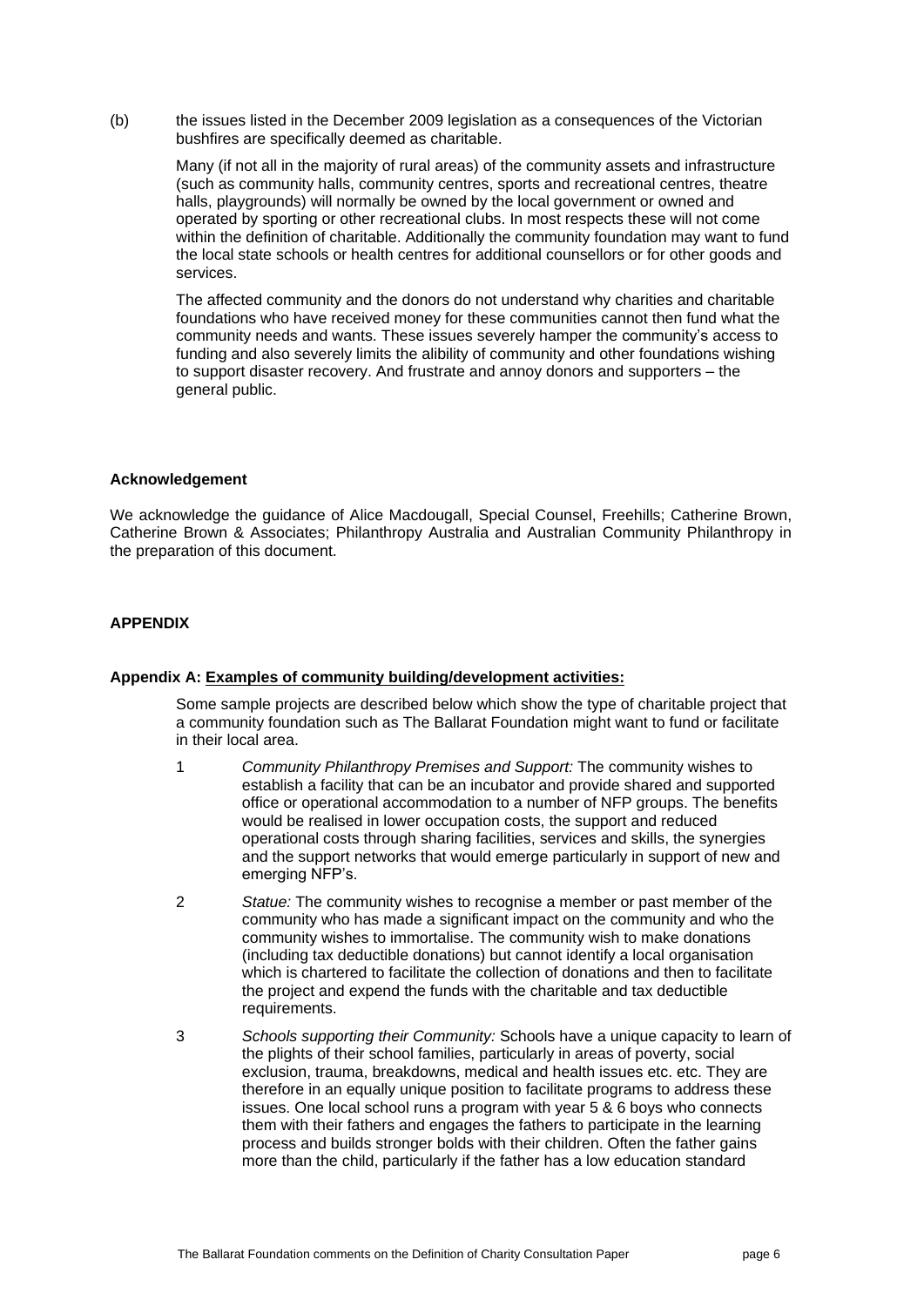himself. This program now extends to the local secondary school who continues the program through years 7 & 8. Getting financial support from outside the school to run like programs is not easily achieved as the schools are not considered to be charitable.

- 4 *Skate Park*: The youth of EC region lack constructive activities. Many are partly or wholly unemployed, often having left school early. The community foundation wants to raise funds for a skate park, which will provide young people with a venue and an interest. It will provide them with opportunities to create new social contacts and to create some community events and competitions. Recognition for their achievements in event managing and skateboarding will develop their self-esteem and possibly lead to other opportunities within the community.
- 5 *Internet Café*: The community leaders want to set up not-for-profit Internet café. The café will be operated to provide employment and training opportunities for the young people with policies to encourage turn over to maximise the opportunities for training and experience for all in need. The cafe will also act as a drop in centre for the area. Eventually the community hopes to run computer courses for all members of the community from the café.
- 6 *Opportunities Program*: The community of XXX want to set up a program that encourages disadvantaged children to stay in school or be able to follow their dream or talent. The project will offer 'scholarships' which will fund basic provisions required to stay at school and participate fully eg for books, uniforms, equipment, stationery, excursions, breakfast, lunch and travel; or to follow their dream eg music tuition, instruments, music, transport to competitions or sporting clothes and equipment, transport to competitions, coaching.
- 7 *Festival*: The community of YYY want to run a community festival highlighting the arts and culture of both white and indigenous people from the area. The festival will attract tourists to the area and provide many local artists opportunities to show their art and young people with opportunities to gain skills in organising an arts event and other associated activities. The festival will be educational and also bring the region together as a community. It will encourage racial acceptance and diversity.
- 8 *Women's Enterprise Program*: Some of the women who have been out of the workforce (or underemployed) are keen to establish small businesses based on skills they have developed such as soap making, gourmet food production, website design for community groups, organic gardening and so on. The Community Foundation is aware there are a large number of long term unemployed women and youth and believes the public benefit in supporting a time limited business incubator outweighs any private benefit to the women or youth involved. There will also be a social welfare and economic benefit in the community potentially generating a flow on effect in employment. It wants to fund a program of small grants, revolving loans, and expert mentors to support this work and a Centre where this program could be promoted and where the small business could be located (a business incubator).
- 9 *Community Leadership*: A Community Foundation has contact with many different community groups who are keen to improve their organisational and volunteer management and fundraising skills. The Board of the community foundation would like to develop and run a series of workshops around the region.
- 10 *Indigenous Arts*: The SSS Community Foundation wants to help raise funds to support the local aboriginal community develop a Arts Precinct in a central township where indigenous artists, mainly women, can work, display and sell their products. Many of the women need start up grants for materials. A coordinator position is also required, at least until the project is self-sustaining.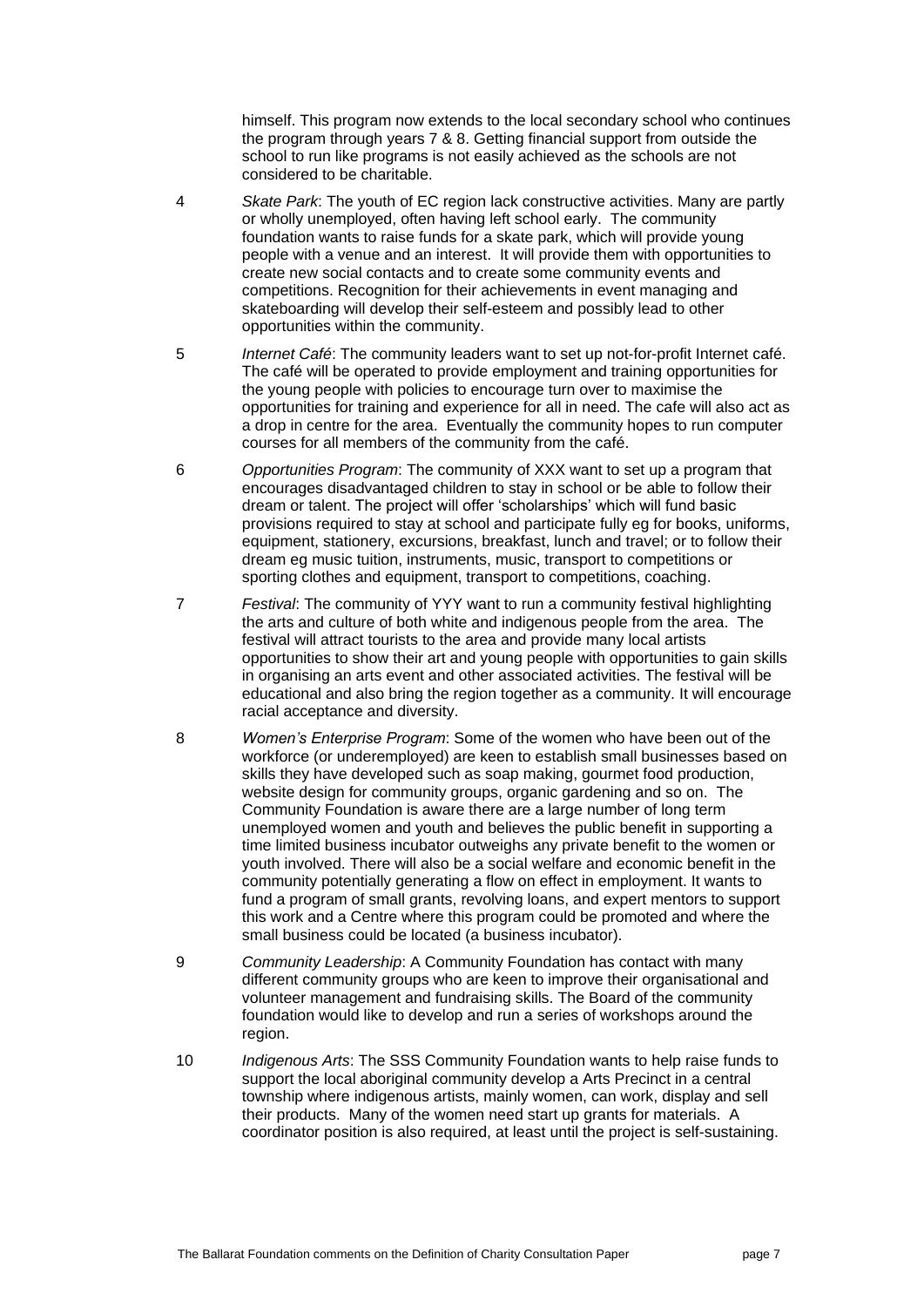- 11 *Sport for health*: The community foundation wants to support the building of a new clubhouse for the local football club. The football club is a big focus of the community and provides the basis of many community events. The clubhouse plans include a gym for public use which will offer reduced rates for disadvantaged people and actively encourage community groups, particularly the elderly, to join. It will provide health and fitness education and information. The new clubhouse will also include a meeting room which will be available for a wide range of community groups and events for a modest or no rent. The community needs both a fitness centre and a place for meetings and events.
- 12 *Kids for Conservation*: Local school students want to carry out an erosion control planting program. The land is at risk of major environmental degradation if works are not undertaken. The local Conservation Association is seeking funding to work with local schools on this project.
- 13 *Seniors Community Gardens Project*: A Senior Citizens group has approached the community foundation. The Group wants to expand its activities creating and maintaining gardens around the towns in areas which are accessed by the community some of which may be owned by local government. Sites such as Senior Citizens Clubs and Neighbourhood Houses have been identified. The group needs funds to purchase plants, seeds and mulching materials. Labour is voluntary.

#### **Appendix B: Suggested list of Charitable Purposes**

- the advancement of education;
- the advancement of religion;
- the advancement of health and the saving of lives, which includes;
- the prevention and relief of sickness, disease, disability or human suffering
- the advancement of social or community welfare, which includes:
	- $\circ$  the prevention and relief of poverty, distress or disadvantage of individuals or families;
	- $\circ$  the care, protection and support of those in need by reason of youth, age, ill health, disability, financial hardship or other disadvantage;
	- $\circ$  the care and support of members or former members of the armed forces, emergency services and the civil defence forces and their families;